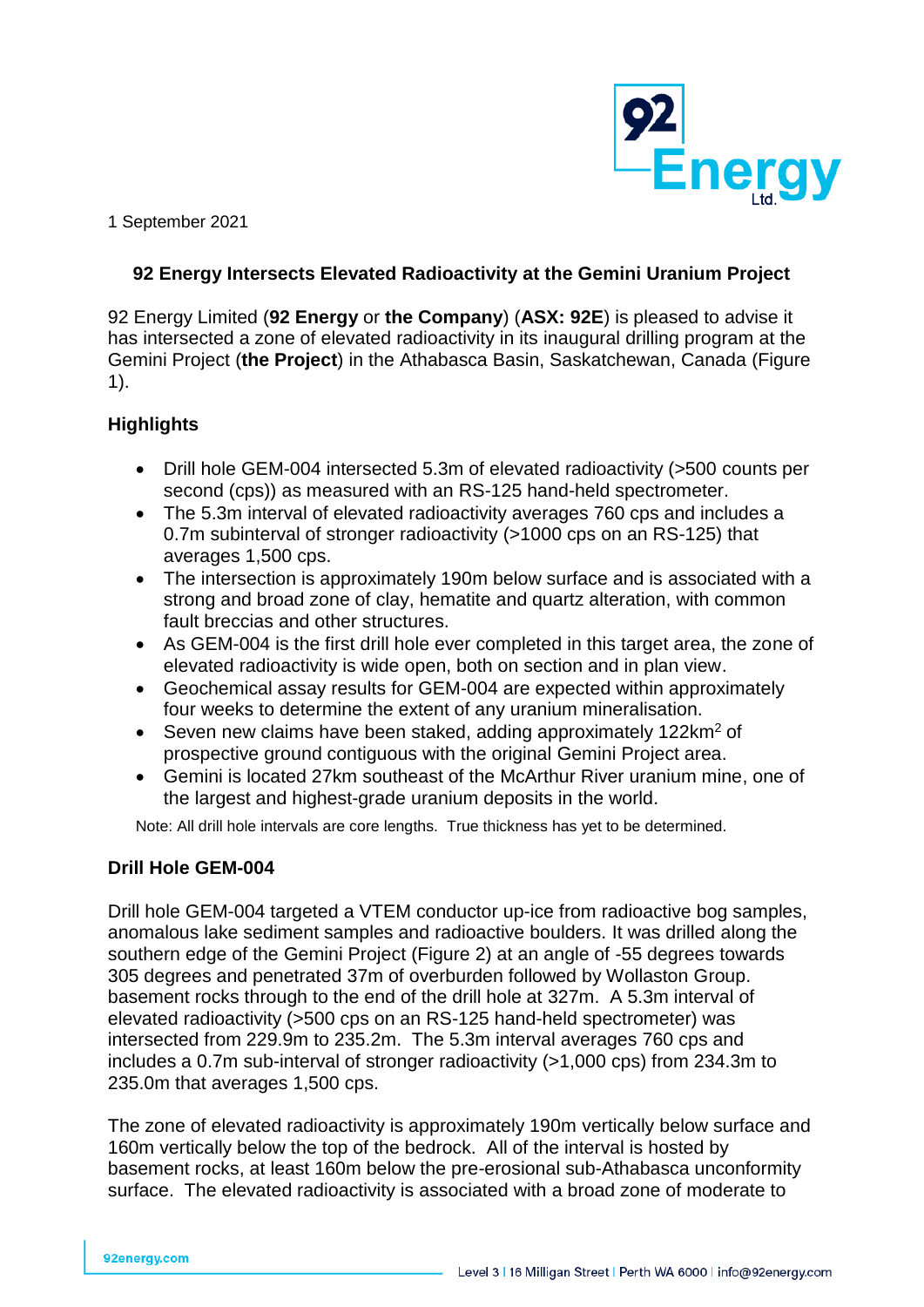

strong clay, hematite and quartz alteration from 216m to 255m, all of which are commonly associated with uranium mineralization at unconformity-related uranium deposits in the Athabasca Basin. The alteration zone is spatially related to strong structural disruption in the drill core that includes several intervals of fault breccia and gouge.

As GEM-004 is the first drill hole ever completed in this target area, the zone of elevated radioactivity is wide open, both on section and in plan view. The closest drill hole (GEM-003) is located 2.9km to the southwest. Table 1 summarizes the drilling completed to date.

| Hole-ID | <b>Collar Coordinates</b> |         |     | Dip   | Azi | <b>EOH</b> | <b>Intersection</b> |                  |               |                                |
|---------|---------------------------|---------|-----|-------|-----|------------|---------------------|------------------|---------------|--------------------------------|
|         | East                      | North   | RL  |       |     | (m)        | From<br>(m)         | To<br>(m)        | Length<br>(m) | Radioactivity<br>(CPS - RS125) |
| GEM-001 | 515439                    | 6367063 | 457 | -70   | 305 | 162        |                     | No intersections |               |                                |
| GEM-002 | 521685                    | 6370212 | 470 | -55   | 305 | 249        |                     | No intersections |               |                                |
| GEM-003 | 523669                    | 6371524 | 479 | $-55$ | 305 | 225        |                     | No intersections |               |                                |
| GEM-004 | 521685                    | 6370212 | 459 | $-55$ | 305 | 327        | 229.9               | 235.2            | 5.3           | 760                            |
| incl.   |                           |         |     |       |     |            | 234.3               | 235.0            | 0.7           | 1500                           |

Table 1 – Drill Hole Summary

## **Claim Staking**

Following the results in drill hole GEM-004, a total of 122km<sup>2</sup> of additional land has been staked by the Company across seven claims. The new claims cover areas that are contiguous with the original Gemini Project area, are near the basin margin and are prospective for uranium mineralization. The new claim locations are shown on Figure 3.

### **Next Steps**

Due to the intersection in drill hole GEM-004, the summer drilling program has been paused to allow collection and interpretation of all drilling data, including geochemical analyses, to verify that the source of the elevated radioactivity is uranium and to determine its concentration in the core. Geochemical assay results are expected within approximately four weeks. Additionally, the Company will use this time to bolster radiometric safety protocols in anticipation of follow-up drilling designed to further test this zone of elevated radioactivity. As drill hole GEM-004 is only the fourth drill hole of a larger planned campaign, several other target areas remain to be evaluated.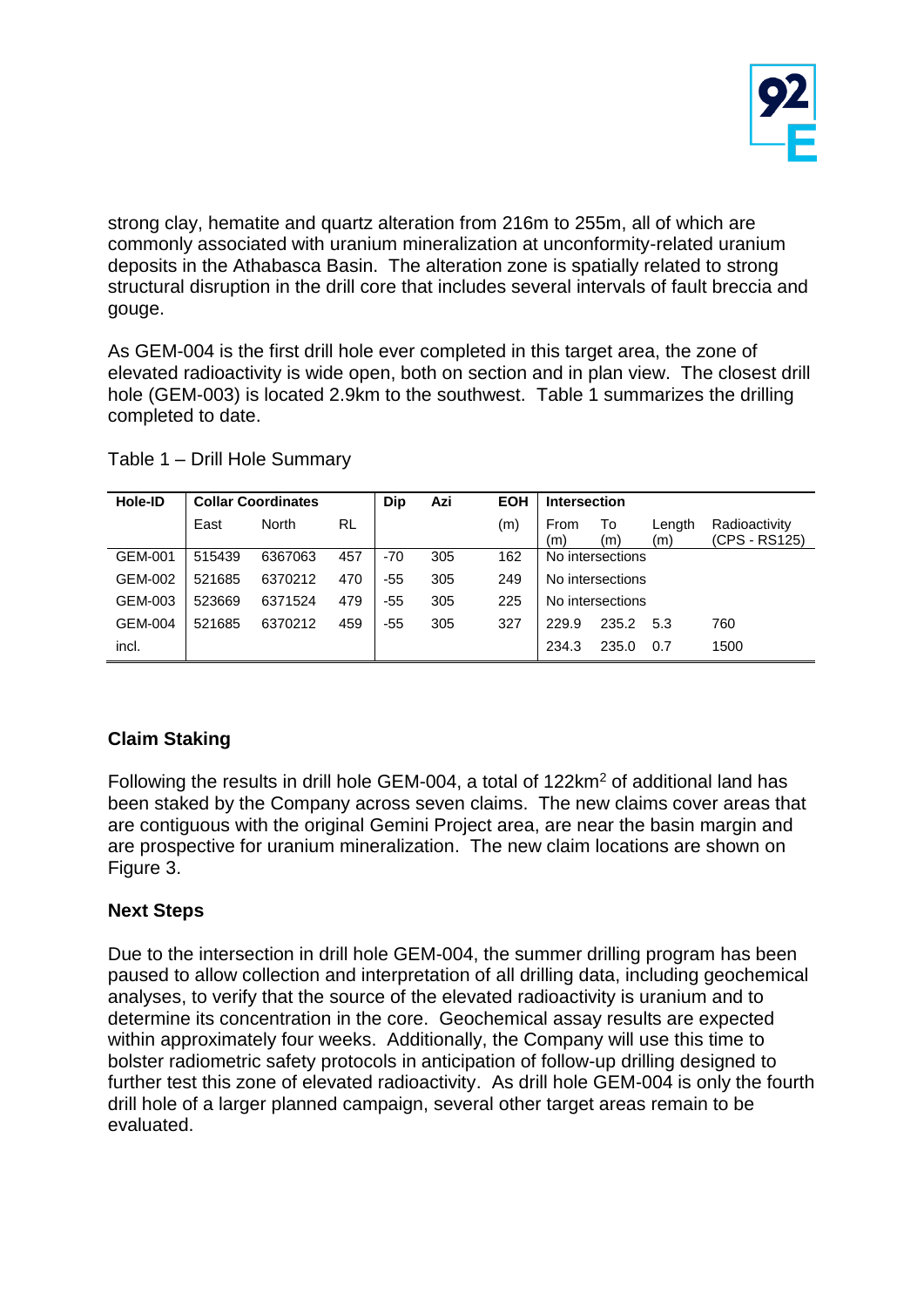



*Figure 1 Athabasca Basin: 92 Energy's Projects (in yellow).*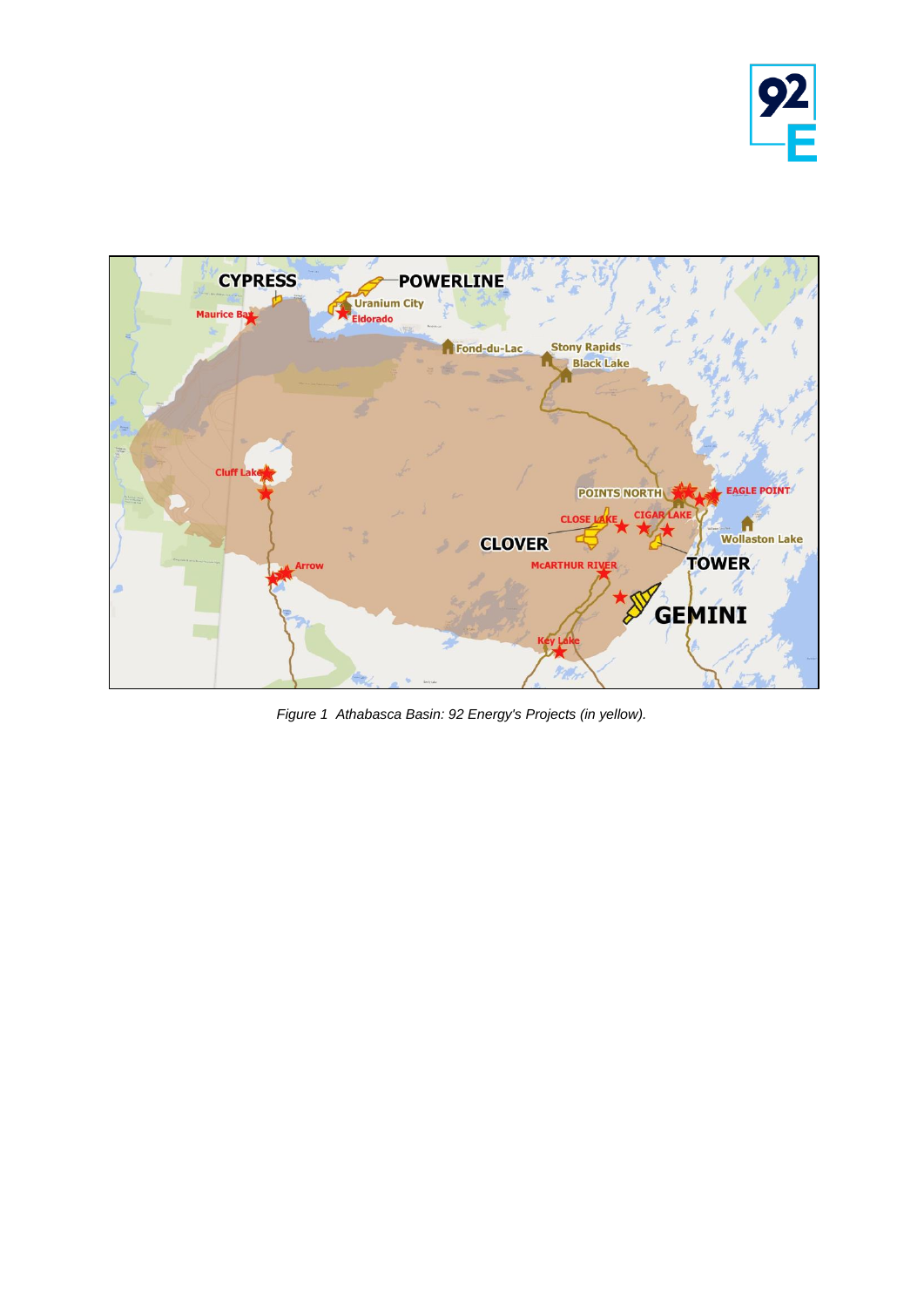



*Figure 2 Gemini VTEM channel 30 conductivity image showing linear conductors and targets 2021 drill holes. SDMI occurrence 2035 is anomalous uranium in "muskeg" (or bog) sediment.*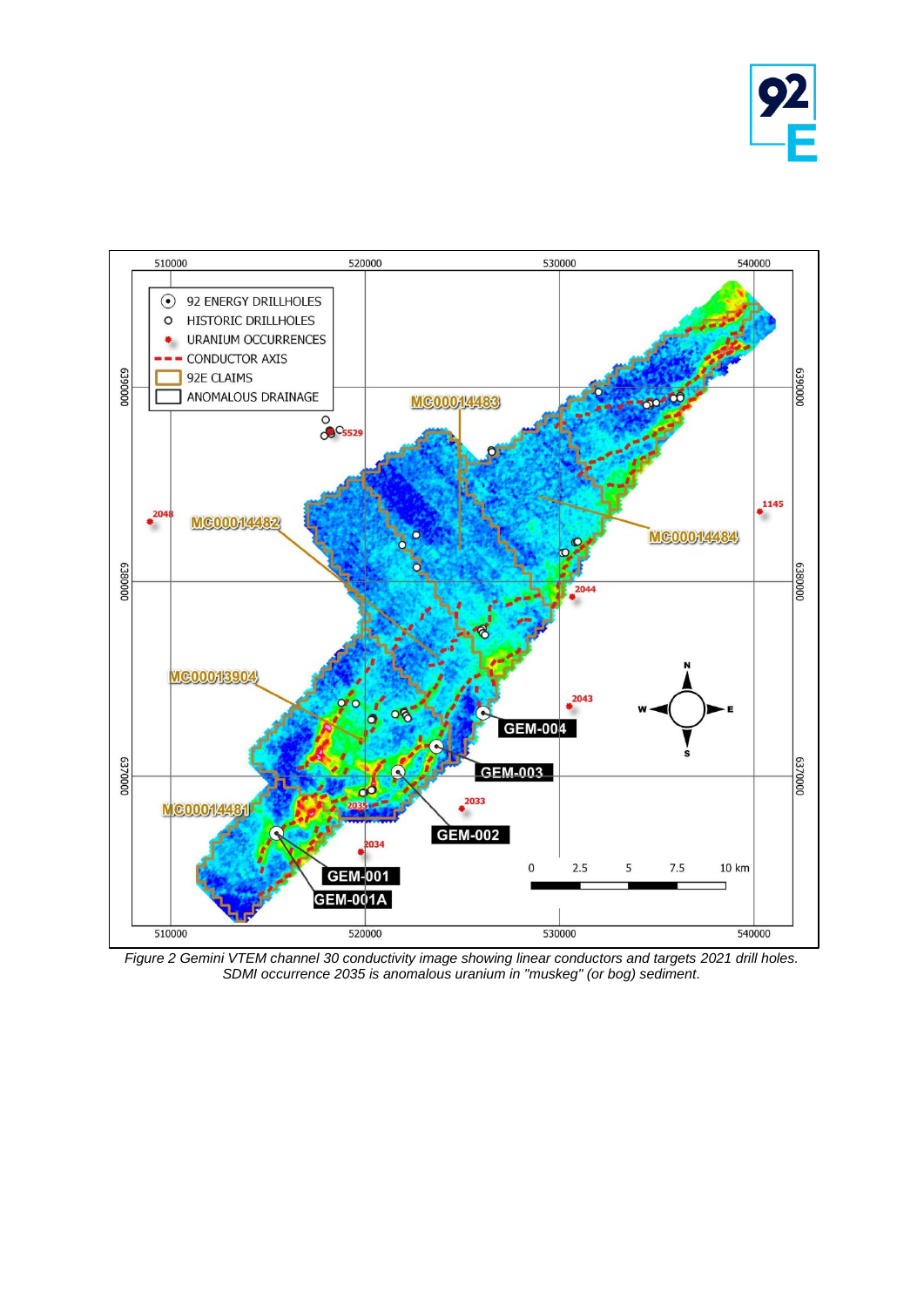



*Figure 3 Gemini Project Area including newly staked claims*

## **Gemini Project**

The Gemini Project is an early-stage unconformity-related uranium exploration project located on the eastern margin of the Athabasca Basin, Saskatchewan, Canada. It is 27km southeast of the McArthur River uranium mine, 60km northeast of the Key Lake uranium mill and 780km northeast of the regional centre of Saskatoon. The Project consists of 13 granted mineral claims with a total area of approximately 387km<sup>2</sup>. It covers a 49km section of the sub-Athabasca unconformity which sub-crops beneath glacial sediments in the eastern and north-eastern parts of the project area but reaches depths of up to 174m in the western part. For those areas where the unconformity is shallow or absent, there is potential for near-surface basementhosted uranium mineralization amenable to open pit mining.

This announcement is authorised for release by the Board of 92 Energy Limited.

-ENDS-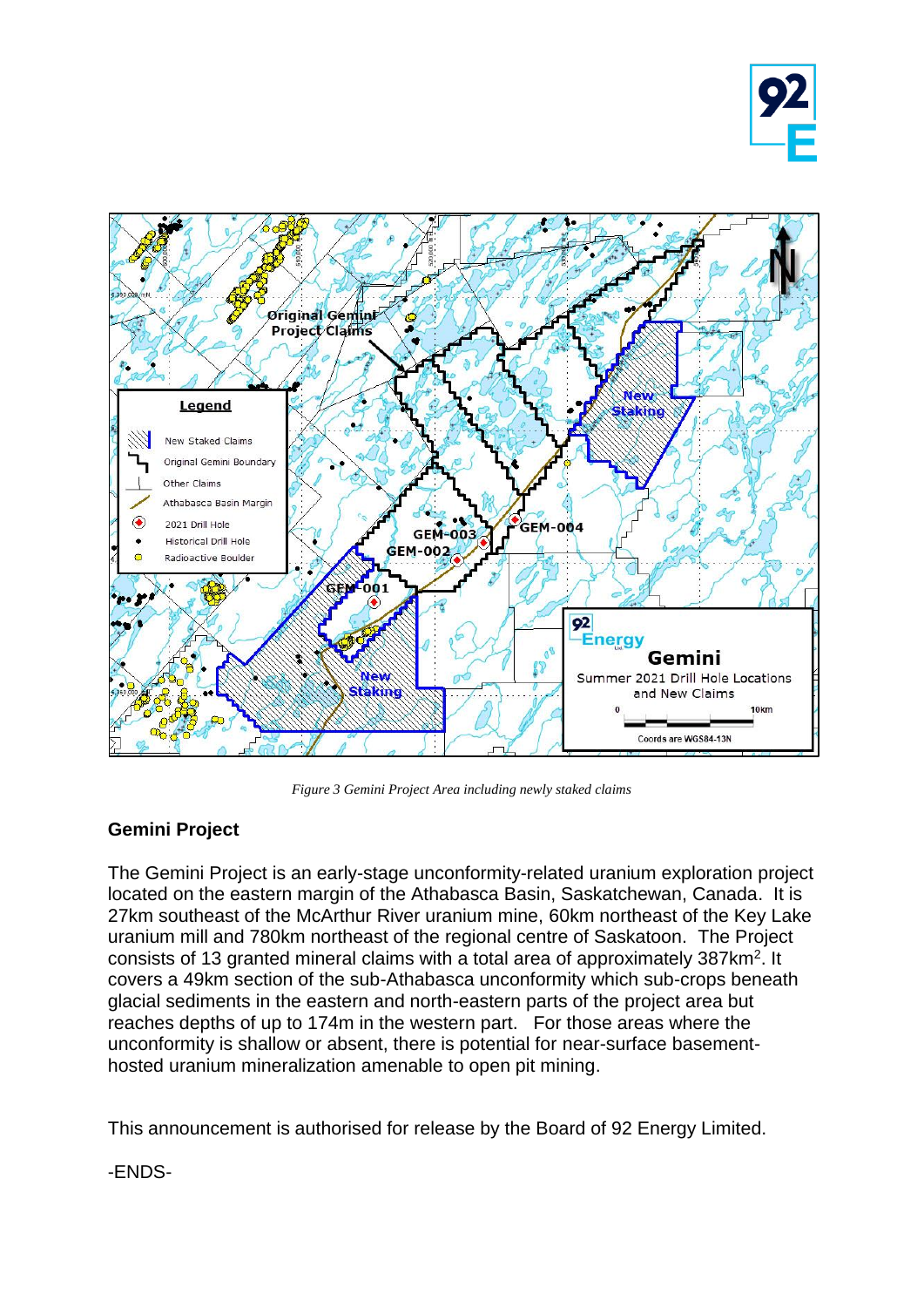

For further information contact:

Siobhan Lancaster **Managing Director** + 61 8 9322 7600 info@92Energy.com John Gardner **Citadel-MAGNUS**  +61 413 355 997

### **ABOUT 92E**

92 Energy is an Australian, ASX listed, uranium exploration company exploring for high-grade unconformity style uranium in the Athabasca Basin, Saskatchewan, Canada.

The Company owns 100% interest in its 28 mineral claims in the Athabasca Basin, Canada. These 28 claims make up the Company's five projects Gemini, Tower, Clover, Powerline Creek and Cypress River.

#### **Competent Person's Statement**

The information in this document as it relates to exploration results was provided by Steve Blower, a Competent Person who is a Professional Geoscientist in good standing with the Engineers and Geoscientists BC. Mr. Blower is Interim Vice President, Exploration for 92 Energy Ltd has sufficient experience which is relevant to the style of mineralisation and type of deposit under consideration and to the activity which he is undertaking, to qualify as a Competent Person as defined in the 2012 Edition of the 'Australasian Code for Reporting of Exploration Results, Mineral Resources and Ore Reserves'. Mr. Blower consents to the inclusion in this document of the matters based on the information in the form and context in which it appears. Mr. Blower holds shares in the Company.

#### **Forward Looking Statements**

Some statements in this announcement regarding estimates or future events are forward-looking statements. Forward-looking statements include, but are not limited to, statements preceded by words such as "planned", "expected", "projected", "estimated", "may", "scheduled", "intends", "anticipates", "believes", "potential", "could", "nominal", "conceptual" and similar expressions. Forward-looking statements, opinions and estimates included in this announcement are based on assumptions and contingencies which are subject to change without notice, as are statements about market and industry trends, which are based on interpretations of current market conditions. Statements regarding plans with respect to the Company's mineral properties may also contain forward looking statements.

Forward-looking statements are provided as a general guide only and should not be relied on as a guarantee of future performance. Forward-looking statements may be affected by a range of variables that could cause actual results to differ from estimated results expressed or implied by such forward-looking statements. These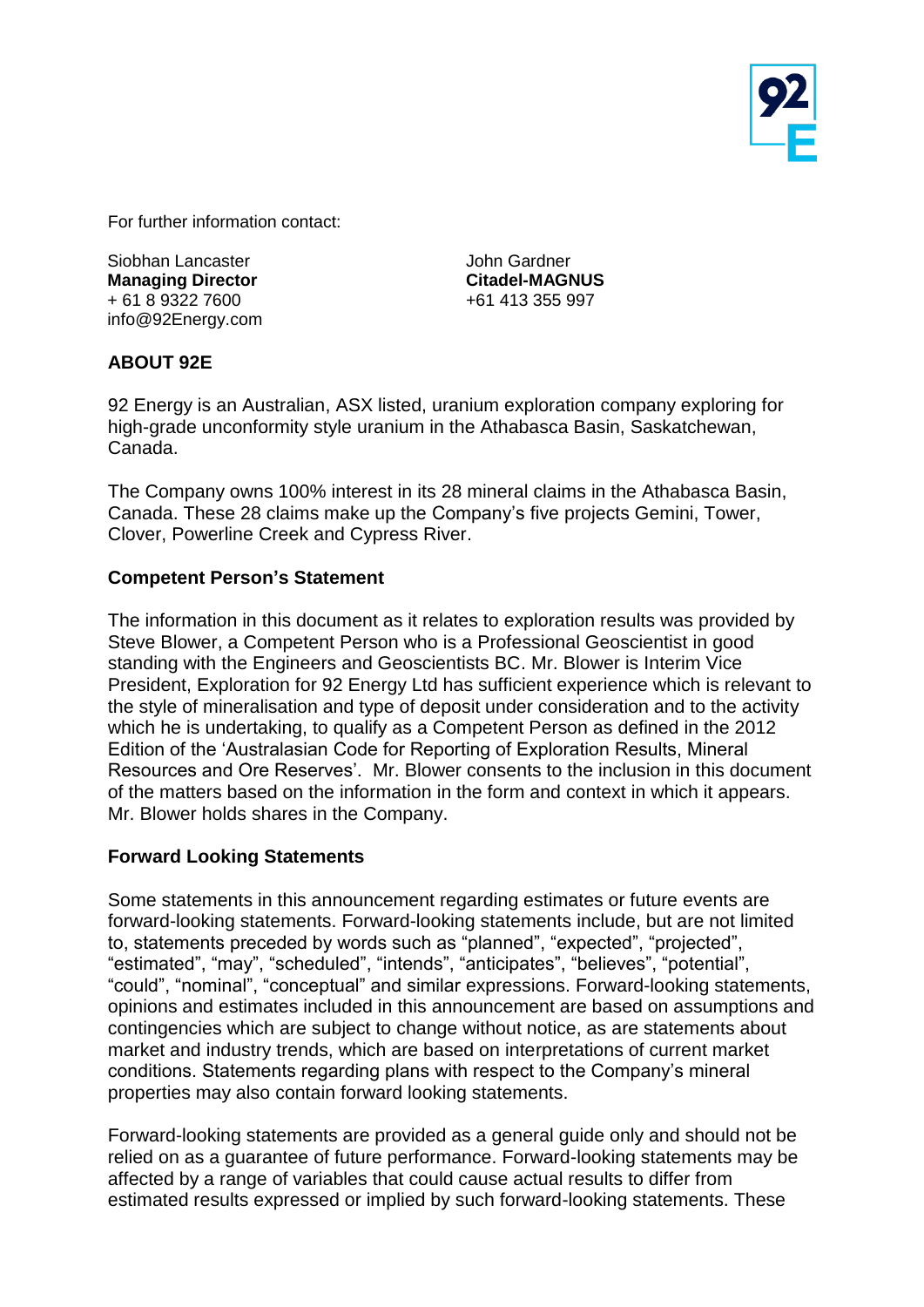

risks and uncertainties include but are not limited to liabilities inherent in exploration and development activities, geological, mining, processing and technical problems, the inability to obtain exploration and mine licenses, permits and other regulatory approvals required in connection with operations, competition for among other things, capital, undeveloped lands and skilled personnel; incorrect assessments of prospectivity and the value of acquisitions; the inability to identify further mineralisation at the Company's tenements, changes in commodity prices and exchange rates; currency and interest rate fluctuations; various events which could disrupt exploration and development activities, operations and/or the transportation of mineral products, including labour stoppages and severe weather conditions; the demand for and availability of transportation services; the ability to secure adequate financing and management's ability to anticipate and manage the foregoing factors and risks and various other risks. There can be no assurance that forward-looking statements will prove to be correct.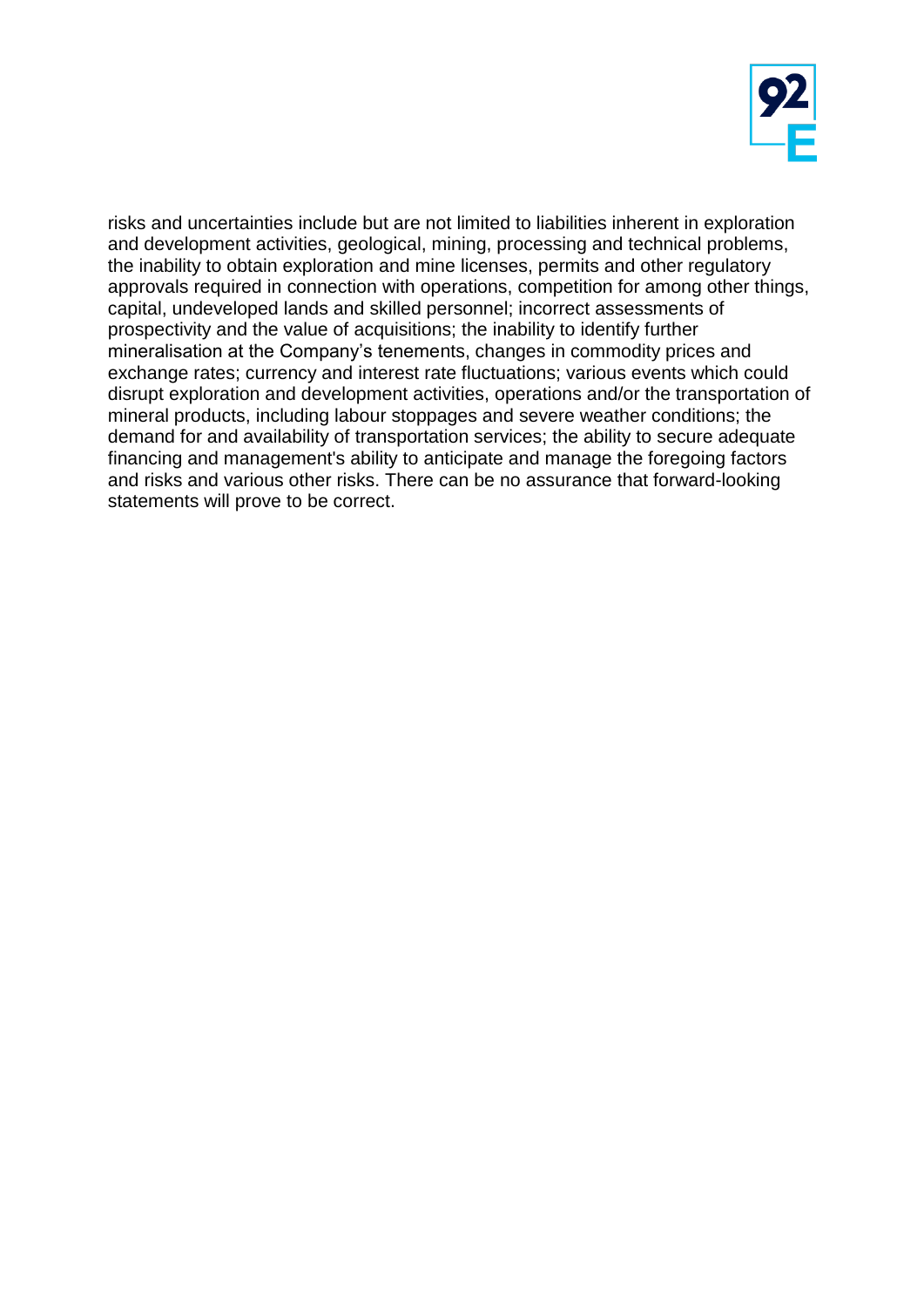

# SECTION 1: Sampling Techniques and Data

| <b>Criterion</b>                       | <b>JORC Code Explanation</b>                                                                                                                                                                                                                                                                                                                                                                                                                                                                                                                                                                         | <b>Commentary</b>                                                                                                                                                                                                                                            |
|----------------------------------------|------------------------------------------------------------------------------------------------------------------------------------------------------------------------------------------------------------------------------------------------------------------------------------------------------------------------------------------------------------------------------------------------------------------------------------------------------------------------------------------------------------------------------------------------------------------------------------------------------|--------------------------------------------------------------------------------------------------------------------------------------------------------------------------------------------------------------------------------------------------------------|
| Sampling<br>techniques                 | Nature and quality of sampling (eg cut<br>channels, random chips, or specific specialised<br><i>industry</i><br>standard<br>measurement<br>tools<br>appropriate to the minerals under investigation,<br>such as down hole gamma sondes, or<br>handheld XRF instruments, etc). These<br>examples should not be taken as limiting the<br>broad meaning of sampling.<br>Include reference to measures taken to ensure                                                                                                                                                                                   | Radioactivity was measured with a hand-held<br>RS-125 spectrometer made by Radiation<br>Solutions Inc.<br>on NQ sized drill<br>core.<br><b>Measurements</b><br>were collected<br>10cm<br>in.<br>intervals.<br>Measurements of radioactivity were carried out |
|                                        | sample representivity and the appropriate<br>calibration of any measurement tools or<br>systems used.                                                                                                                                                                                                                                                                                                                                                                                                                                                                                                | systematically in 10cm intervals.                                                                                                                                                                                                                            |
|                                        | Aspects of the determination of mineralisation<br>that are Material to the Public Report. In cases<br>where 'industry standard' work has been done<br>this would be relatively simple (eg 'reverse<br>circulation drilling was used to obtain 1 m<br>samples from which 3 kg was pulverised to<br>produce a 30 g charge for fire assay'). In other<br>cases more explanation may be required, such<br>as where there is coarse gold that has inherent<br>sampling problems. Unusual commodities or<br>mineralisation types (eg submarine nodules)<br>may warrant disclosure of detailed information. | Radioactivity was measured on each 10cm<br>piece of drill core in an area away from the rest<br>of the drill core to mitigate the chance of cross<br>contamination.                                                                                          |
| <b>Drilling</b><br><b>Techniques</b>   | Drill type (e.g. core, reverse circulation, open-<br>hole hammer, rotary air blast, auger, Bangka,<br>sonic etc) and details (e.g. core diameter, triple<br>or standard tube, depth of diamond tails, face-<br>sampling bit or other type, whether core is<br>oriented and if so, by what method, etc).                                                                                                                                                                                                                                                                                              | Drilling was completed with a heli-portable core<br>rig, collecting NQ sized drill core.                                                                                                                                                                     |
| <b>Drill Sample</b><br><b>Recovery</b> | Method of recording and assessing core and<br>$\bullet$<br>chip sample recoveries and results assessed.                                                                                                                                                                                                                                                                                                                                                                                                                                                                                              | The amount of core recovered between each<br>3m marker block was measured and recorded.                                                                                                                                                                      |
|                                        | Measures taken to maximise sample recovery<br>and ensure representative nature of the<br>samples.                                                                                                                                                                                                                                                                                                                                                                                                                                                                                                    | The drill crew was instructed to maximize core<br>recovery through altered and broken intervals.<br>Drilling additives were used when necessary to<br>aid with core recovery.                                                                                |
|                                        | Whether a relationship exists between sample<br>recovery and grade and whether sample bias<br>may have occurred due to preferential loss/gain<br>of fine/coarse material.                                                                                                                                                                                                                                                                                                                                                                                                                            | No known relationship exists between sample<br>recovery and grade at the Gemini Project.                                                                                                                                                                     |
| Logging                                | Whether core and chip samples have been<br>$\bullet$<br>geologically and geotechnically logged to a<br>level of detail to support appropriate Mineral<br>Resource estimation, mining studies and<br>metallurgical studies.                                                                                                                                                                                                                                                                                                                                                                           | Although the Project is at a very early stage of<br>exploration, drill core has been geologically<br>and geotechnically logged to a level of detail<br>sufficient to support mining studies and mineral<br>resource estimation.                              |
|                                        | Whether logging is qualitative or quantitative in<br>nature. Core (or costean, channel, etc)<br>photography.                                                                                                                                                                                                                                                                                                                                                                                                                                                                                         | Logging is qualitative in nature and systematic<br>core photos have been collected.                                                                                                                                                                          |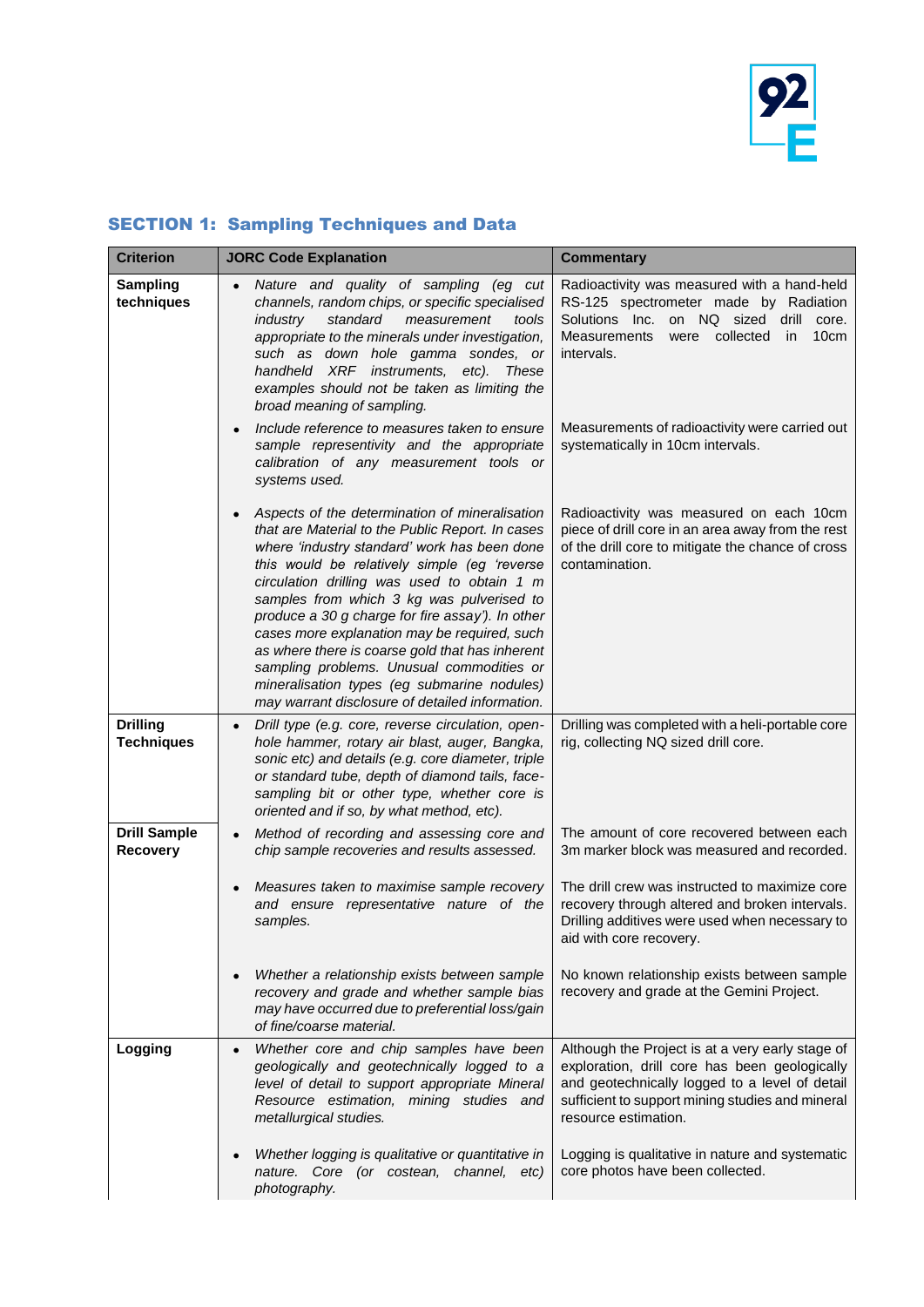

| <b>Criterion</b>                                     | <b>JORC Code Explanation</b>                                                                                                                                                                                                                             | <b>Commentary</b>                                                                                                                                                                                                                                           |
|------------------------------------------------------|----------------------------------------------------------------------------------------------------------------------------------------------------------------------------------------------------------------------------------------------------------|-------------------------------------------------------------------------------------------------------------------------------------------------------------------------------------------------------------------------------------------------------------|
|                                                      | The total length and percentage of the relevant<br>intersections logged.                                                                                                                                                                                 | A total of 963m has been drilled in the current<br>program. One drill hole has intersected 5.3m<br>of elevated radioactivity.                                                                                                                               |
| Sub-sampling<br>techniques<br>and sample             | If core, whether cut or sawn and whether<br>quarter, half or all core taken.                                                                                                                                                                             | Radioactivity is measured on whole core<br>before it is split for geochemical analysis.                                                                                                                                                                     |
| preparation                                          | If non-core, whether riffled, tube sampled,<br>rotary split, etc and whether sampled wet or<br>dry.                                                                                                                                                      | Not relevant.                                                                                                                                                                                                                                               |
|                                                      | For all sample types, the nature, quality and<br>appropriateness of the sample preparation<br>technique.                                                                                                                                                 | Radioactivity is measured on whole NQ-sized<br>core before it is split for geochemical analysis.                                                                                                                                                            |
|                                                      | Quality control procedures adopted for all sub-<br>sampling stages to maximise representivity of<br>samples.                                                                                                                                             | No quality control procedures were adopted for<br>the measurement of radioactivity.                                                                                                                                                                         |
|                                                      | Measures taken to ensure that the sampling is<br>representative of the in situ material collected,<br>including for instance results<br>for field<br>duplicate/second-half sampling.                                                                     | Radioactivity is measured on whole NQ-sized<br>core before it is split for geochemical analysis.                                                                                                                                                            |
|                                                      | Whether sample sizes are appropriate to the<br>$\bullet$<br>grain size of the material being sampled.                                                                                                                                                    | Radioactivity is measured on whole NQ-sized<br>core before it is split for geochemical analysis.                                                                                                                                                            |
| <b>Quality of</b><br>assay data<br>and<br>laboratory | The nature, quality and appropriateness of the<br>$\bullet$<br>assaying and laboratory procedures used and<br>whether the technique is considered partial or<br>total.                                                                                   | Not relevant.                                                                                                                                                                                                                                               |
| tests                                                | For<br>geophysical<br>tools,<br>spectrometers,<br>handheld XRF instruments, etc, the parameters<br>used in determining the analysis including<br>instrument make and model, reading times,<br>calibrations factors applied and their derivation,<br>etc. | Measurements of total gamma radioactivity in<br>counts per second (CPS) were made with an<br>RS-125 gamma spectrometer made<br>by<br>Radation Solutions,<br>Inc. of Mississauga,<br>Ontario, Canada.<br>The<br>instrument was<br>calibrated at the factory. |
|                                                      | Nature of quality control procedures adopted<br>(eg standards, blanks, duplicates, external<br>laboratory checks) and whether acceptable<br>levels<br>οf<br>accuracy<br>(ie lack of bias) and precision have been<br>established.                        | No quality control procedures were adopted for<br>the measurement of total gamma radioactivity.                                                                                                                                                             |
| <b>Verification</b><br>of sampling<br>and assaying   | The verification of significant intersections by<br>$\bullet$<br>either independent or alternative company<br>personnel.                                                                                                                                 | Significant<br>elevated<br>intersections<br>οf<br>radioactivity were not verified.                                                                                                                                                                          |
|                                                      | The use of twinned holes.<br>$\bullet$                                                                                                                                                                                                                   | No holes were twinned.                                                                                                                                                                                                                                      |
|                                                      | Documentation of primary data, data entry<br>procedures, data verification, data storage<br>(physical and electronic) protocols.                                                                                                                         | Measurements of total gamma radioactivity<br>were keyed into an MX Deposit database.                                                                                                                                                                        |
|                                                      | Discuss any adjustment to assay data.                                                                                                                                                                                                                    | No data was adjusted.                                                                                                                                                                                                                                       |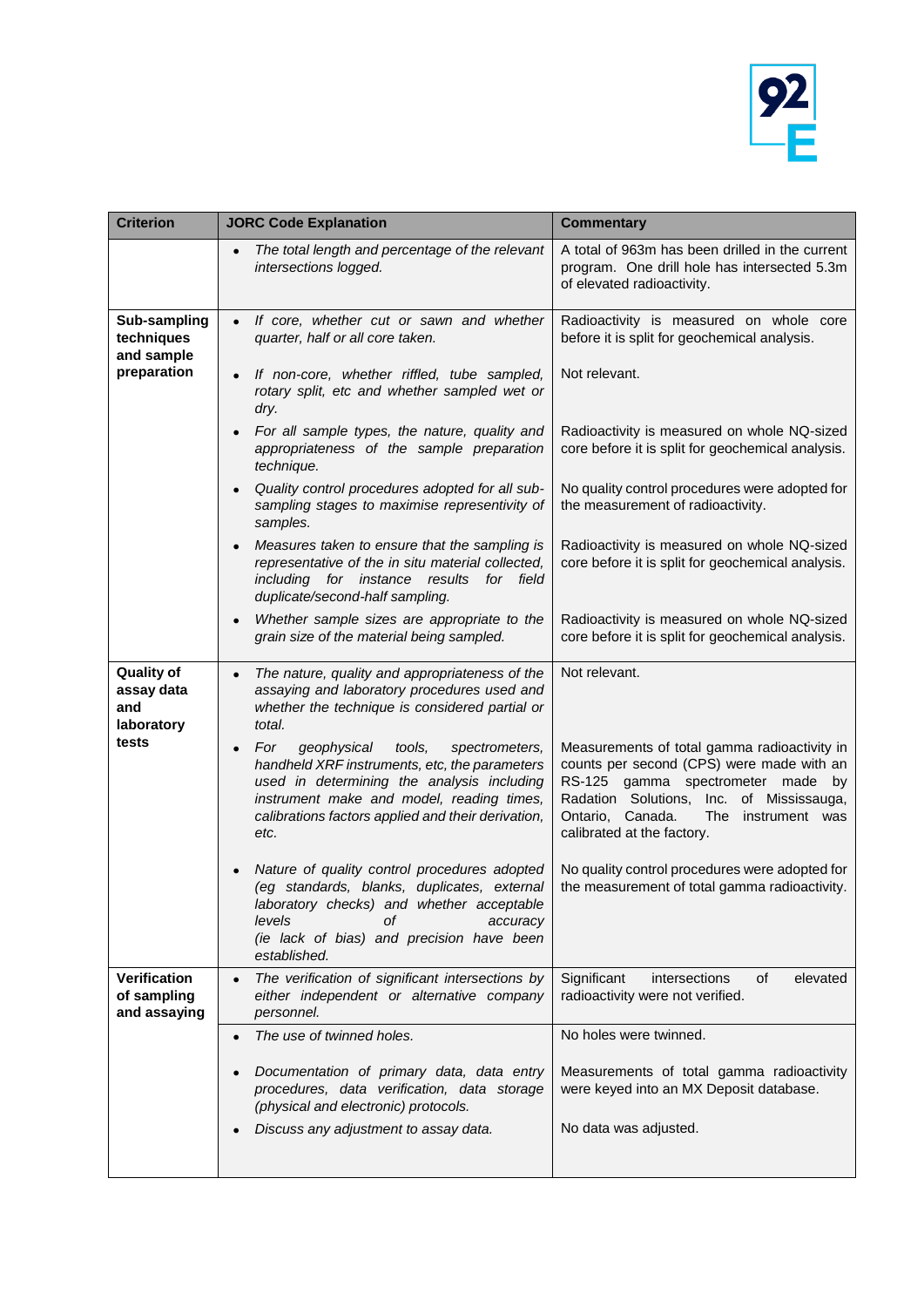

| <b>Criterion</b>                                              | <b>JORC Code Explanation</b>                                                                                                                                                                                                                                                   | <b>Commentary</b>                                                                                                                                                                                                                                                                                                                                                                                       |
|---------------------------------------------------------------|--------------------------------------------------------------------------------------------------------------------------------------------------------------------------------------------------------------------------------------------------------------------------------|---------------------------------------------------------------------------------------------------------------------------------------------------------------------------------------------------------------------------------------------------------------------------------------------------------------------------------------------------------------------------------------------------------|
| <b>Location of</b><br>data points                             | Accuracy and quality of surveys used to locate<br>drill holes (collar and down-hole surveys),<br>trenches, mine workings and other locations<br>used in Mineral Resource estimation.<br>Specification of the grid system used.<br>Quality and adequacy of topographic control. | The location of drill hole collars has been<br>recorded using handheld GPS. Down hole<br>surveys were completed every 50m with a<br>Reflex Easy-shot magnetic survey tool.<br>The grid system is UTM (NAD83 Zone 13).<br>The Project exhibits subdued relief with<br>undulating hills and topographic representation<br>is sufficiently controlled using an appropriate<br>Digital Terrane Model (DTM). |
| Data spacing<br>and<br>distribution                           | Data spacing for reporting of Exploration<br>$\bullet$<br>Results.                                                                                                                                                                                                             | Drill hole spacing is variable due to the early-<br>stage nature of the Project.                                                                                                                                                                                                                                                                                                                        |
|                                                               | Whether the data spacing and distribution is<br>$\bullet$<br>sufficient to establish the degree of geological<br>and grade continuity appropriate for the Mineral<br>Resource<br>and<br>Ore Reserve<br>estimation<br>procedure(s) and classifications applied.                 | The project is very early stage and therefore<br>the drill hole spacing is not sufficient for Mineral<br>Resource or Ore Reserve estimation.                                                                                                                                                                                                                                                            |
|                                                               | Whether sample compositing has<br>been<br>applied.                                                                                                                                                                                                                             | 10cm samples were composited into longer<br>intervals using a threshold of 500cps and a<br>maximum 1m of internal sub-500cps material.                                                                                                                                                                                                                                                                  |
| <b>Orientation of</b><br>data in<br>relation to<br>geological | Whether the orientation of sampling achieves<br>$\bullet$<br>unbiased sampling of possible structures and<br>the extent to which this is known, considering<br>the deposit type.                                                                                               | exploration,<br>At<br>this<br>early<br>stage<br>οf<br>mineralisation thickness',<br>orientation<br>and<br>geometry are not known.                                                                                                                                                                                                                                                                       |
| structure                                                     | If the relationship between the<br>drilling<br>$\bullet$<br>orientation<br>and the<br>of key<br>orientation<br>mineralised structures is considered to have<br>introduced a sampling bias, this should be<br>assessed and reported if material.                                | this<br>At<br>early<br>οf<br>exploration,<br>stage<br>mineralisation thickness',<br>orientation<br>and<br>geometry are not known.                                                                                                                                                                                                                                                                       |
| <b>Sample</b><br>security                                     | The measures taken to ensure sample security.<br>$\bullet$                                                                                                                                                                                                                     | Measurements were collected on site from drill<br>core delivered to the core shack daily by<br>helicopter from the drill site.                                                                                                                                                                                                                                                                          |
| <b>Audits or</b><br>reviews                                   | The results of any audits or reviews of sampling<br>$\bullet$<br>techniques and data.                                                                                                                                                                                          | No audits or reviews have been completed.                                                                                                                                                                                                                                                                                                                                                               |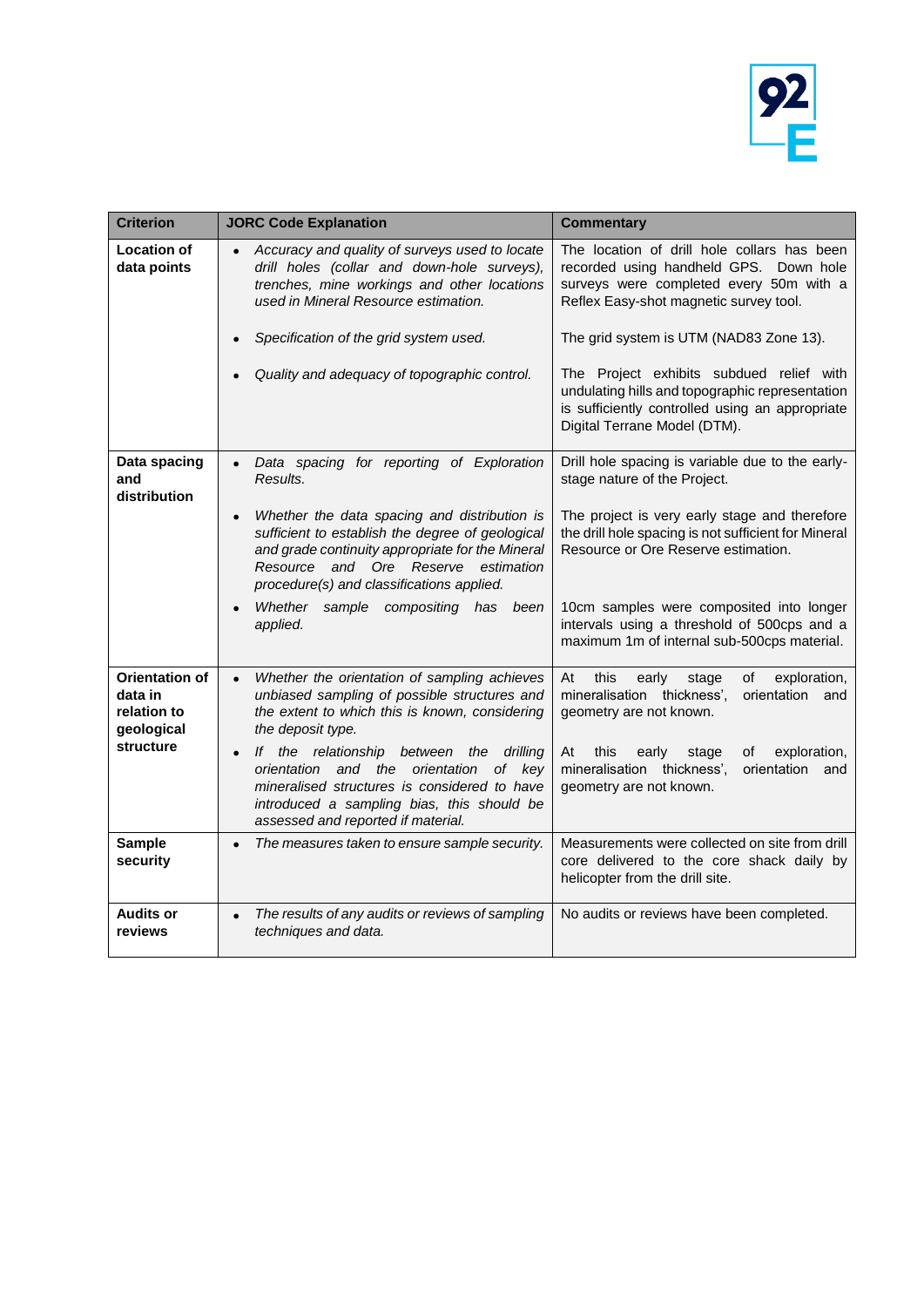

# Section 2: Reporting of Exploration Results

| <b>Criterion</b>                                        | <b>JORC Code Explanation</b>                                                                                                                                                                                                                                                                                                                                                                                                                               | <b>Commentary</b>                                                                                                                                                                                                                                    |
|---------------------------------------------------------|------------------------------------------------------------------------------------------------------------------------------------------------------------------------------------------------------------------------------------------------------------------------------------------------------------------------------------------------------------------------------------------------------------------------------------------------------------|------------------------------------------------------------------------------------------------------------------------------------------------------------------------------------------------------------------------------------------------------|
| <b>Mineral</b><br>tenement and<br>land tenure<br>status | Type, reference name/number, location and<br>$\bullet$<br>ownership including agreements or material<br>issues with third parties such as joint ventures,<br>partnerships, overriding royalties, native title<br>interests, historical sites, wilderness or national<br>park and environmental settings.                                                                                                                                                   | The drilling was completed on mineral claims<br>MC13904, MC14481, and MC14482, all of which<br>are 100% owned by 92Energy.                                                                                                                           |
|                                                         | The security of the tenure held at the time of<br>reporting along with any known impediments to<br>obtaining a licence to operate in the area.                                                                                                                                                                                                                                                                                                             | All claims are in good standing and all necessary<br>permits for drilling and geophysical activities<br>have been received.                                                                                                                          |
| <b>Exploration</b><br>done by other<br>parties          | Acknowledgment and appraisal of exploration<br>$\bullet$<br>by other parties.                                                                                                                                                                                                                                                                                                                                                                              | Gemini has been previously explored by<br>Pitchstone, Denison, Conwest and others.<br>Numerous drill holes have been completed.<br>None of these drillholes are considered to have<br>tested the target that is the subject of this<br>announcement. |
| Geology                                                 | Deposit type, geological setting and style of<br>mineralisation.                                                                                                                                                                                                                                                                                                                                                                                           | The target is a basement-hosted unconformity-<br>related uranium deposit hosted in Proterozoic<br>metasediments, similar to that at Arrow.                                                                                                           |
| <b>Drill hole</b><br><b>Information</b>                 | A summary of all information material to the<br>understanding of the exploration results including a<br>tabulation of the following information for all Material<br>drill holes:<br>easting and northing of the drill hole collar<br>$\bullet$<br>elevation or RL (Reduced Level - elevation<br>above sea level in metres) of the drill hole collar<br>dip and azimuth of the hole<br>$\bullet$<br>down hole length and interception depth<br>hole length. | This information is included as Table 1 in the<br>announcement.                                                                                                                                                                                      |
|                                                         | If the exclusion of this information is justified on the<br>basis that the information is not Material and this<br>exclusion does not detract from the understanding<br>of the report, the Competent Person should clearly<br>explain why this is the case.                                                                                                                                                                                                | No material information has been excluded.                                                                                                                                                                                                           |
| Data<br>aggregation<br>methods                          | In reporting Exploration Results, weighting<br>techniques,<br>maximum<br>and/or<br>averaging<br>minimum grade truncations (eg cutting of high<br>grades) and cut-off grades are usually Material<br>and should be stated.                                                                                                                                                                                                                                  | No weighting has been applied.                                                                                                                                                                                                                       |
|                                                         | Where aggregate intercepts incorporate short<br>$\bullet$<br>lengths of high-grade results and longer lengths<br>of low grade results, the procedure used for<br>such aggregation should be stated and some<br>typical examples of such aggregations should<br>be shown in detail.                                                                                                                                                                         | 10cm samples were composited into longer<br>intervals using a threshold of 500cps and a<br>maximum 1m of internal sub-500cps material.                                                                                                               |